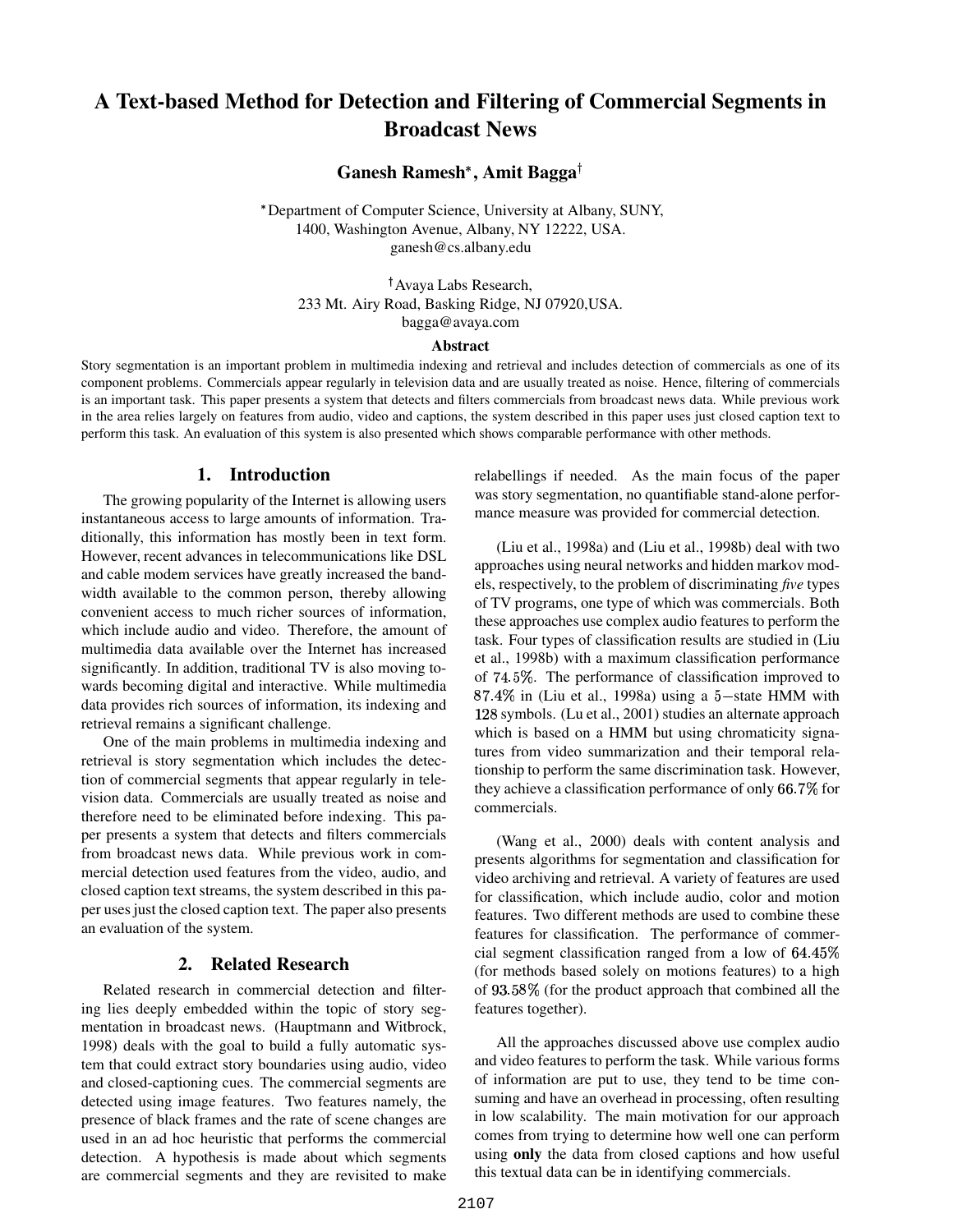## **3. System Description**

An analysis of the closed caption streams from a few broadcast news programs helped us make the following two observations:

1. Commercial segments in broadcast news are often preceded by cues that point to a commercial break. Examples are phrases like "coming up next", "Still later tonight", "When we come back," and so on.

We refer to each such cue phrase as a **key-phrase**. The collection of key-phrases is called a **key-phrase dictionary**. The key-phrases are fairly general and not specific to any particular channel.

Therefore, the locations of the key-phrases within the closed caption stream identify the start of a potential commercial segment. Once the locations of the keyphrases are identified, the end of the potential commercial segment can be determined using the segment delimiter " $>>$ " which denotes the start of a new segment or a speaker change.

2. Each commercial segment contains very disparate information when compared to the information content of the segments immediately preceding and following it. This is mainly because each commercial segment contains several, usually unrelated, commercials.

The observations listed above along with the text tiling approach in (Hearst, 1997) suggest the following approach. Consider the following three segments of closed caption text: a potential commercial segment, a segment immediately preceding it, and a segment immediately following it. Furthermore, partition each of the three segments into windows of equal temporal length. Finally, compute for each segment the average inter-window similarity between the closed caption text corresponding to the windows in that segment. Our observations lead us to believe that if the potential commercial segment does in fact contain commercials then its average inter-window similarity will be significantly lower than those of the surrounding segments.

However, there are two additional considerations that need to be described:

1. Elimination of non-commercial text that appears after key-phrases just before the start of an actual commercial segment.

Almost all key-phrases in the key-phrase dictionary are followed by a very short announcement of the stories that will be covered later in the program. This announcement "advertises" upcoming stories and precedes the actual start of the commercials. Therefore, in order to determine the starting point of the commercials themselves, we need to eliminate this announcement. A time interval is used to filter out such instances of non-commercial text.

2. Elimination of multiple occurrences of **key-phrases** preceding a commercial segment.

As described above, there is usually an announcement advertising upcoming stories prior to the actual start **Given:** A document of **closed captions**, a **key-phrase dictionary**.

**Output:** A list of closed captions segments in the document that consist of commercials.

#### **Steps:**

- 1. Identify all the potential commercial segments using the key-phrases and the segment delimiter " $>>$ ".
- 2. **For each** potential commercial segment
	- (a) Identify two equal segments of text that surround it.
	- (b) Split the potential commercial segment, and each of the surrounding segments in windows of equal temporal length.
	- (c) For each of the surrounding segments and the potential commercial segment, compute the average inter-window similarity of the windows within that segment. Section 3.2. describes how the similarity between two windows is computed.
	- (d) If the average inter-window similarity of the potential commercial segment is significantly lower (by a specified threshold) than either of the surrounding segments, then positively identify the potential commercial segment as a commercial segment.

**end for**

Figure 1: **Algorithm Identify-Commercials**

of commercials. Often, this announcement contains additional mentions of key-phrases that are part of the key-phrase dictionary. In such cases we use the keyphrase mentioned closest to the commercials.

#### **3.1. Algorithm**

The steps in figure 1 describe the algorithm used for identifying commercial segments, based on the approach described earlier.

#### **3.2. VSM-Similarity**

As mentioned earlier, each segment (either the potential commercial segment, or the two segments surrounding it) is divided into windows of equal temporal length. The vector space model (Salton, 1989) computes the average inter-window similarity for each segment. Therefore, for a given segment, the closed caption text associated with every window is input to this module. For the remainder of this section, we will refer to the closed captions associated with every window simply as "window." The module compares every window to every other window in the segment.

In the vector space model, each window is stored as a vector of terms. The terms in the vector are in their morpho-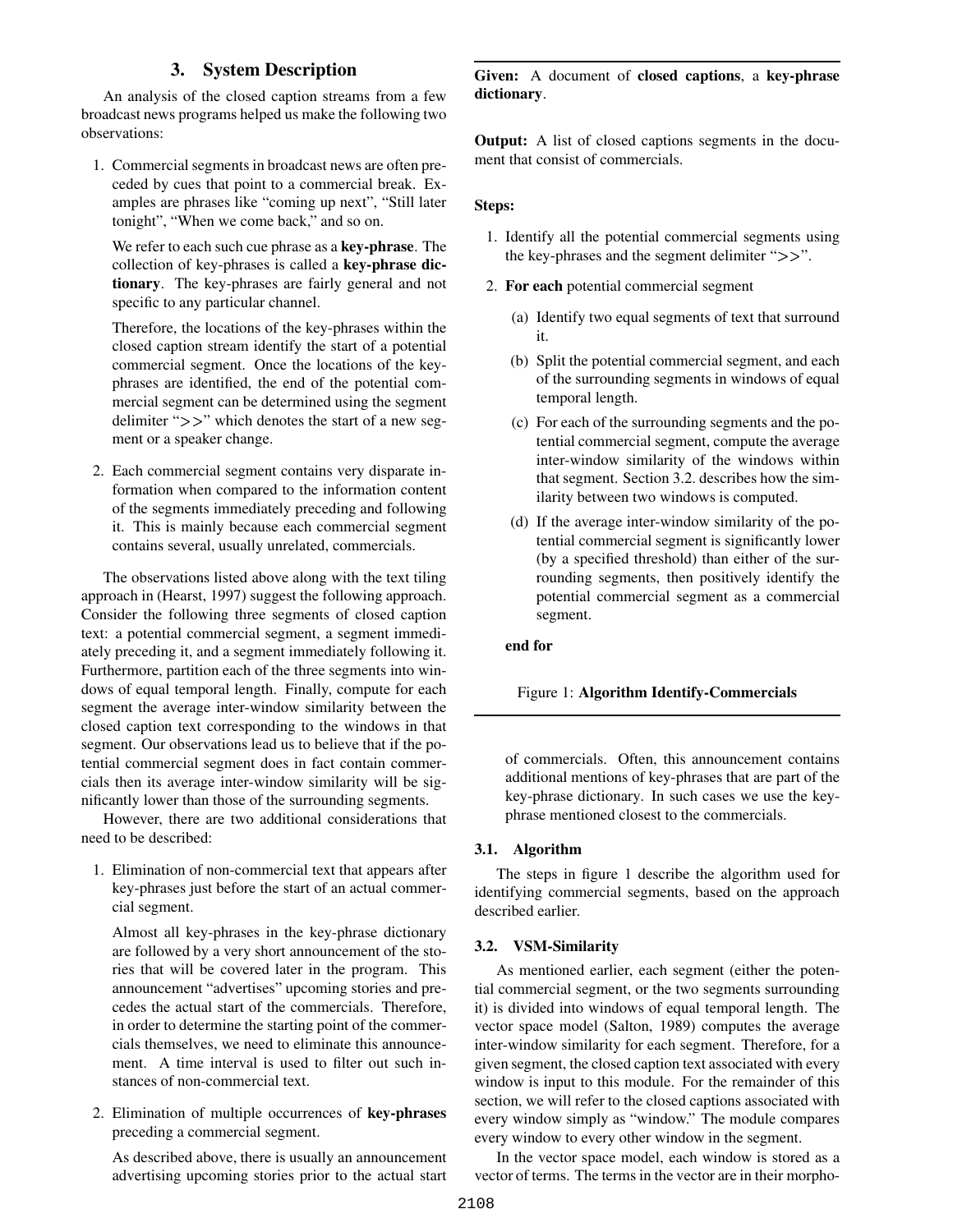| Station    | # Programs | # Commercials (Truth) | Precision      | Recall         |
|------------|------------|-----------------------|----------------|----------------|
| ABC        | 10         | 29                    | $28/29 = 97$   | $28/29 = 97$   |
| <b>CBS</b> | 16         | 56                    | $47/52 = 90$   | $47/56 = 84$   |
| <b>NBC</b> | 13         | 39                    | $37/41 = 90$   | $37/39 = 95$   |
| Total      | 39         | 124                   | $112/122 = 92$ | $112/124 = 90$ |

logical root form obtained using Porter's stemmer (Porter, 1980), and are filtered for stop-words. If  $S_1$  and  $S_2$  are the vectors for the two windows, then their similarity is computed as

$$
Sim(S_1, S_2) = \sum_{common \ terms \ t_j} w_{1j} + w_{2j},
$$

where  $t_j$  is a term present in both  $S_1$  and  $S_2$ ,  $w_{1j}$  is the weight of the term  $t_j$  in  $S_1$  and  $w_{2j}$  is the weight of  $t_j$  in  $S_2$ .

The weight of a term  $t_i$  in the vector  $S_i$  for a window is given by

$$
w_{ij} = \frac{\log \frac{N}{df} \times tf \times (k+1)}{k_1 \times ((1-b) + (b \times ns l(S_i))) + tf},
$$

where  $tf$  is the frequency of the term  $t_j$  in the window, and  $N$  is the total number of non-empty windows in the segment being examined.  $df$  is is the number of windows in the segment that the term  $t_j$  occurs in.  $nsl(S_i)$  is the average length of a window in the segment.  $k_1$  and b are constants which are set to  $2$  and  $0$  respectively.

For each pair of windows, the vector space model returns a real number  $> 0$  that represents the similarity between the windows where  $\theta$  implies that there is nothing in common between them and progressively larger values imply greater similarity.

#### **4. Experimental Results**

We tested the algorithm on 39 broadcast news programs consisting of 124 commercial segments recorded from the ABC, CBS, and NBC stations in the USA. These programs were recorded over three weeks, one in February 2001, and two in October 2001. We used four other programs from the three stations for training the system, mainly for the creation of the key-phrase dictionary which contains 22 keyphrases. The bulk of these programs were 30 minutes long. However, two of them were 60 minutes long.

The length of each segment surrounding a potential commercial segment was set to 90 seconds. The window size for all the three segments was set to 15 seconds. Therefore, while the number of windows in each potential commercial segment varied according to its length, the number of windows in each surrounding segment was 6. The threshold factor for the inter-window similarity was set to 1.5. In other words, if the average inter-window similarity of either of the surrounding segments was 1.5 times the average inter-window similarity of a potential commercial segment, the algorithm would assume that the potential commercial segment actually contains commercials.

Figure 3.1. provides details about the performance of the system. The overall performance of the algorithm was

92% precision and 90% recall. This is just below the best performance achieved by (Wang et al., 2000) of 93.58%.

An analysis of the results showed that of the 12 missed commercial segments, 6 were missed because of the lack of the presence of a leading key-phrase while 6 were missed because the average inter-window similarity of either of the surrounding segments was not 1.5 times the average interwindow similarity of the commercial segment. In addition, the algorithm mis-classified 10 program segments as commercial segments. Almost all of these were mis-classified because of the nuances of using closed caption data (described in the next section), and the use of key-phrases to advertise either remaining stories in the current news program, or programs following the news program.

#### **4.1. Limitations**

One of the main limitation of our algorithm is that it relies heavily on the key-phrase dictionary for the detection of commercials. While the use of such key-phrases is prevalent in the USA, it may not be so in other countries. In addition, as evident in the analysis of the results, there are occasions when key-phrases are simply not used. In these cases, the system just cannot identify the commercial segments. Six out the 124 commercial segments in the data used for testing our system were not preceded by the use of a key-phrase. Moreover, the use of key-phrases is not restricted to commercial segments. They are also used to advertise programs following the news program and, at times, are used in the news program to advertise upcoming stories and are not followed by commercial segments. While the algorithm does a very good job of identifying a majority of these cases, it does mis-classify a few of these as commercial segments.

In addition to the design limitations of the algorithm, there are also limitations imposed by using only closed caption data. Closed caption data is far from perfect and, in general, consists of noise in the form of mis-spelled words, mis-recognized words, missing captions for some stories, and, finally, missing captions for commercials. In addition, speaker change and story boundaries (usually identified by  $\gg$  and  $\gg$  signs) are not consistently used. A large number of the mis-classification errors are caused by the sparsity of the closed caption stream together with the presence of a key-phrase.

#### **5. Conclusion**

We have developed a simple yet novel algorithm that filters commercials from broadcast news data using only closed-caption text. The results obtained are comparable to those achieved using more sophisticated techniques and generalize reasonably to different channels.

The method proposed in this paper can be extended in several different ways to improve its general applicability